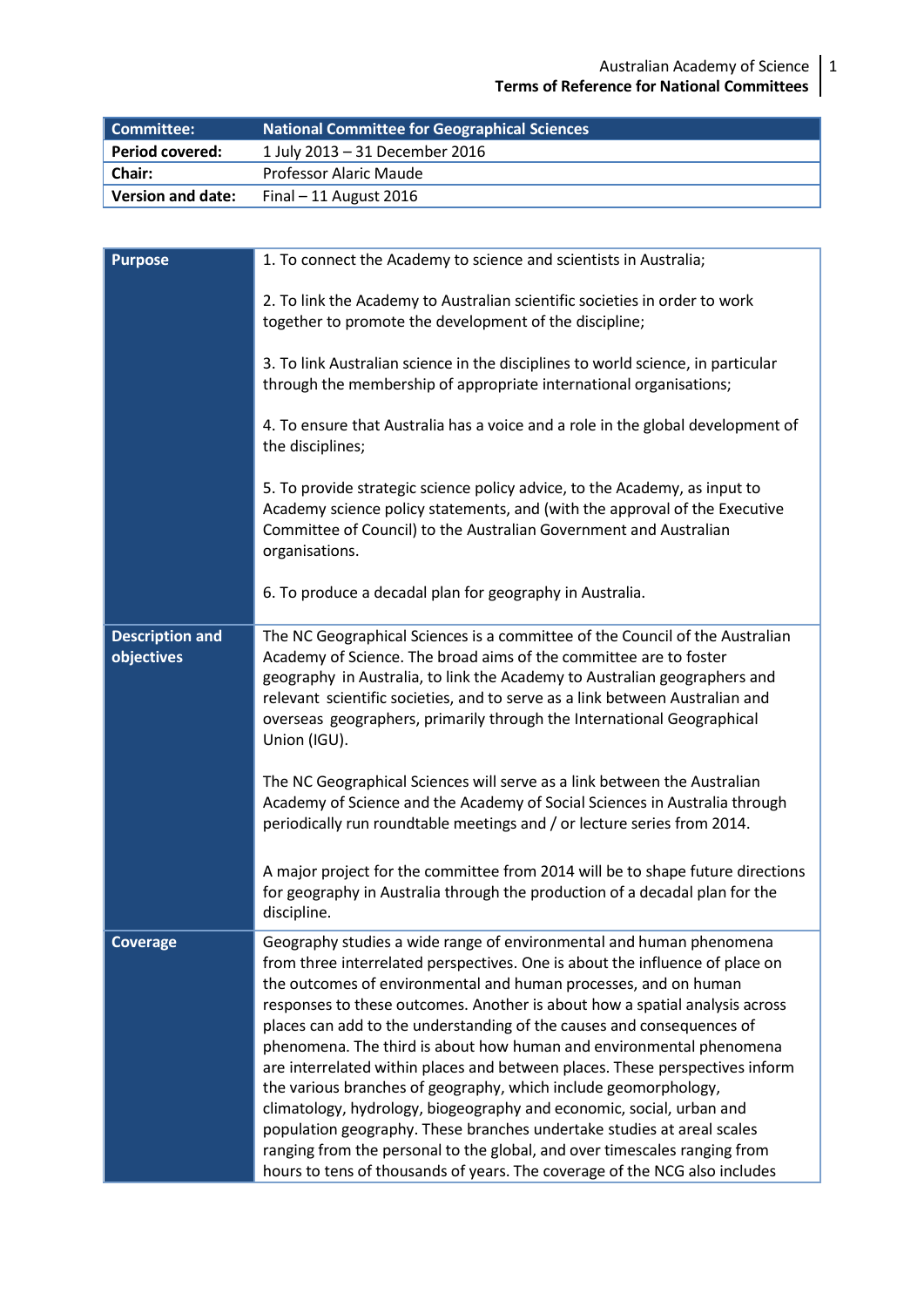|                                                | geospatial technologies and geographical education.                                                                                                                                                                                                                                                                                                                                                                                                                                                                                                                                                                                                                                                                                                                                                                                                                                                                                                                                                                                                                                                                                  |  |
|------------------------------------------------|--------------------------------------------------------------------------------------------------------------------------------------------------------------------------------------------------------------------------------------------------------------------------------------------------------------------------------------------------------------------------------------------------------------------------------------------------------------------------------------------------------------------------------------------------------------------------------------------------------------------------------------------------------------------------------------------------------------------------------------------------------------------------------------------------------------------------------------------------------------------------------------------------------------------------------------------------------------------------------------------------------------------------------------------------------------------------------------------------------------------------------------|--|
| <b>Linked</b><br>international<br>organisation | International Geographical Union (IGU)                                                                                                                                                                                                                                                                                                                                                                                                                                                                                                                                                                                                                                                                                                                                                                                                                                                                                                                                                                                                                                                                                               |  |
| <b>Key connected</b><br>organisations          | Links to other National Committees: Earth Science, Earth System Science,<br>Ecology, Evolution and Conservation, Antarctic Research, Agriculture, Fisheries<br>and Food.<br><b>Australian Societies and Organisations: Australian Geography Teachers</b><br>Association, Geographical Society of New South Wales, Heads of University<br>Geography Departments, Institute of Australian Geographers, <sup>'</sup> Royal<br>Geographical Society of South Australia, Royal Geographical Society of<br>Queensland, Surveying and Spatial Sciences Institute.<br>International Organisations: International Geographical Union (IGU).                                                                                                                                                                                                                                                                                                                                                                                                                                                                                                   |  |
| <b>Key outcomes</b>                            | Approved committees structure and membership (annual);<br>1.<br>Approved annual report (annual);<br>2.<br>3.<br>Undertake a decadal plan for geography in 2014/16;<br>Co-ordinate joint activities with the Academy of Social Sciences in<br>4.<br>Australia, possibly including workshops, roundtable meetings and the<br>release of joint statements on mutual interest;<br>Engagement with Australian geographers by contributing a news items to<br>5.<br>society publications and seeking opportunities to discuss NC activities at<br>general meetings of the societies;<br>Engagement with relevant Australian societies and organisations;<br>6.<br>7. Engagement with relevant national committees on issues of common<br>interest;<br>Engagement with IGU and other international organisations, including<br>8.<br>nomination of Australians to IGU commissions or committees, and of<br>delegates at IGU General Assemblies;<br>Obtaining financial and other resources to assist in the delivery of its<br>9.<br>activities, including contributions to the Australian subscriptions to<br>International Organisations. |  |
| <b>Indicative budget</b>                       | \$3000 per annum for meetings provided by AAS<br>1.<br>Up to \$2500 provided by AAS to support attendance at international<br>2.<br>meetings of IGU (2016)                                                                                                                                                                                                                                                                                                                                                                                                                                                                                                                                                                                                                                                                                                                                                                                                                                                                                                                                                                           |  |

 $\mathcal I$